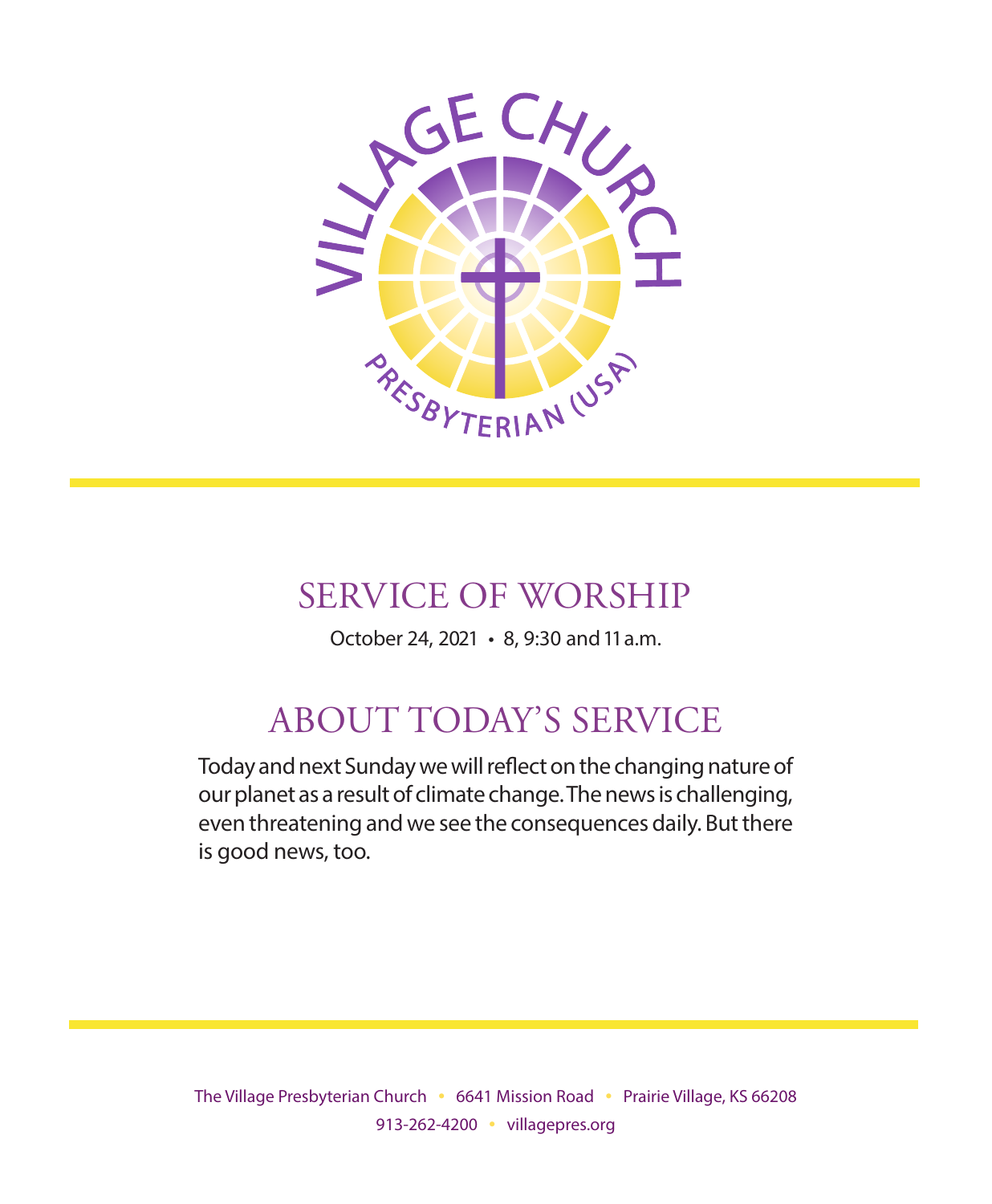# GOD'S PEOPLE GATHER

| <b>GOD'S PEOPLE GATHER</b>                                                                                                                                                                                         |
|--------------------------------------------------------------------------------------------------------------------------------------------------------------------------------------------------------------------|
| "Adagio e dolce" from Trio Sonata in D Minor, BWV 527<br>by J. S. Bach                                                                                                                                             |
| Rev. Tom Are, Jr.                                                                                                                                                                                                  |
| For Every Child (8,9:30 a.m.)<br>Adam Tice; Village Choir                                                                                                                                                          |
| Amazing Grace (11 a.m.)<br>Traditional; Elena Green, pianist                                                                                                                                                       |
| Rev. Hallie Hottle                                                                                                                                                                                                 |
| and breathed the breath of life into our lungs,<br>and poured love into our souls-<br>It is this God who calls us to worship,<br>for in the presence of God we are at home.<br>Praise the Lord! God's Glories Show |
| if there was a choice we made,<br>or an action we failed to take,<br>So, once again, we pray that you lead us in right paths. (Silent prayer)                                                                      |
|                                                                                                                                                                                                                    |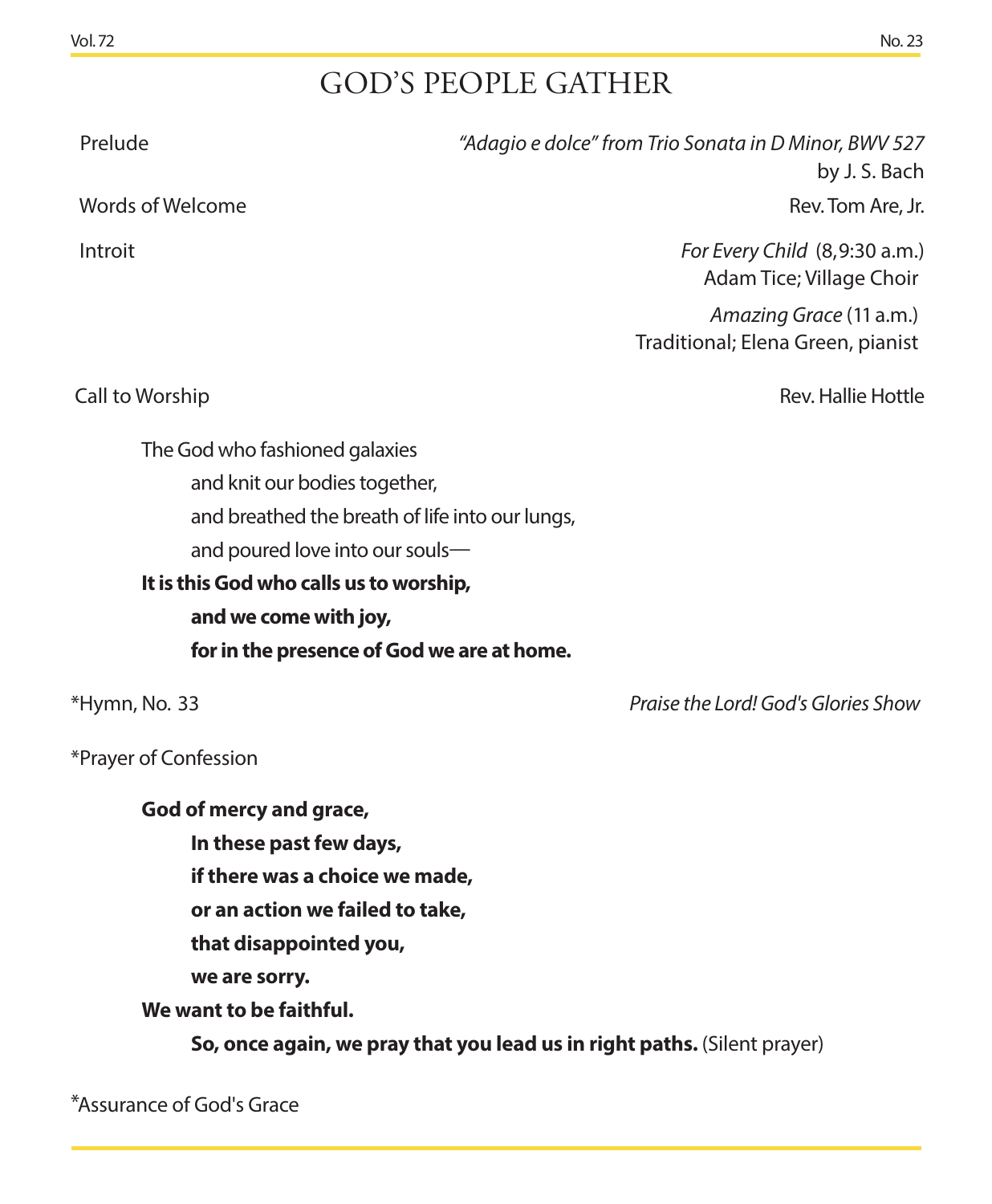#### \*Response to Assurance (sing twice)

#### **Gloria, gloria, in excelsis Deo! Gloria, gloria, alleluia, alleluia!**

#### PROCLAMATION OF THE WORD

| Time with the Children                                               |                                                                | <b>Brooke Brundige</b>                       |  |
|----------------------------------------------------------------------|----------------------------------------------------------------|----------------------------------------------|--|
| Prayer for Illumination                                              |                                                                |                                              |  |
| Scripture Reading                                                    |                                                                | Genesis 1:26-31, pg. 1                       |  |
| Call to Prayer                                                       | Surely the Presence of the Lord is in this Place (8,9:30 a.m.) | Lanny Wolfe; Village Choir                   |  |
|                                                                      |                                                                | Meditation (11 a.m.)<br>Josie Green, pianist |  |
| Prayers of the People and the Lord's Prayer                          |                                                                |                                              |  |
| Our Father, who art in heaven, hallowed be thy name.                 |                                                                |                                              |  |
| Thy kingdom come, thy will be done, on earth as it is in heaven.     |                                                                |                                              |  |
| Give us this day our daily bread;                                    |                                                                |                                              |  |
| and forgive us our debts, as we forgive our debtors;                 |                                                                |                                              |  |
| and lead us not into temptation, but deliver us from evil.           |                                                                |                                              |  |
| For thine is the kingdom and the power and the glory, forever. Amen. |                                                                |                                              |  |
| Anthem                                                               | by Rev. Robert Lowry and William Hawley; Alegría Choir         | Beautiful River (11 a.m.)                    |  |
| Scripture Reading                                                    |                                                                | Psalm 46:1-7, pg. 506                        |  |
| Sermon                                                               | Dry Land from the Waters                                       | Rev. Tom Are, Jr.                            |  |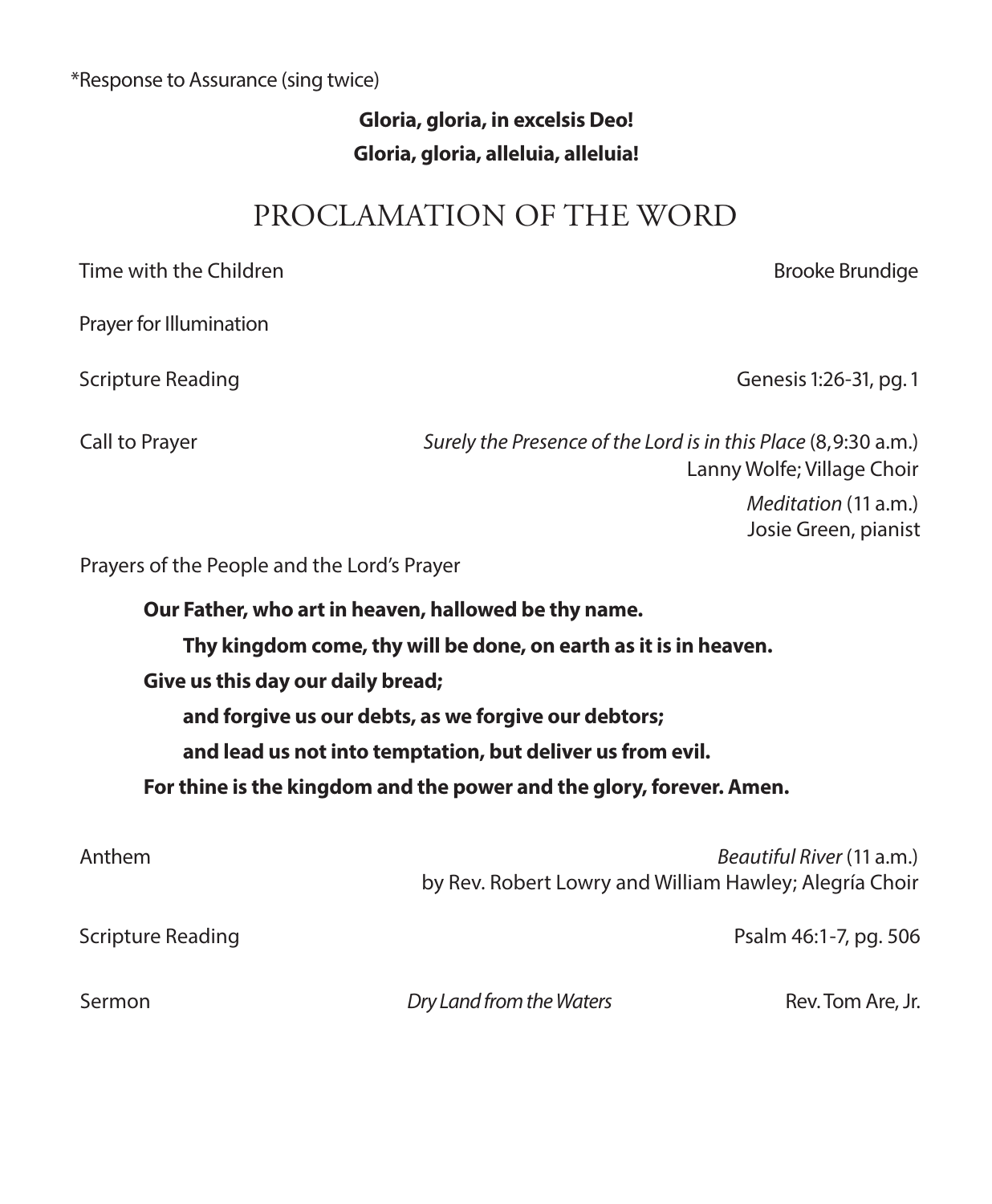#### RESPONSE TO THE WORD

**The earth intones the will of God in sounds we scarcely hear. Yet silent beauties fill the air and tune the list'ning ear. From ev'ry stream and forest glen, from mountain peak and vale – The holy garb of nature's realms is struggling to prevail.** 

**The living seas desire to be a canticle sublime. From splashing surf and soaring spray all sounding the Divine. From gentle lapping of the waves to crashing breakers high – Yet, mortals shun the care of shores and mar the maritime.** 

**The verdant hills and mountains high remind us of God's throne. They shelter creatures from the clime and shield their lofty homes. The source of glacier's bluish glaze; of splendors yet unseen. Yet, waters fresh have disappeared, the atmosphere unclean.** 

**The future splendor of the earth to sons and daughters give. Renewing land and sea and air – we now commit to live. The shimm'ring stars and rainbow hues, refreshing morning dew; Jehovah's hope, our morning light – God's Spirit shines anew.** 

\*Hymn *The Earth Sings* 

 Offertory Anthem *Creation of Peace*  Mark Miller; Village Choirs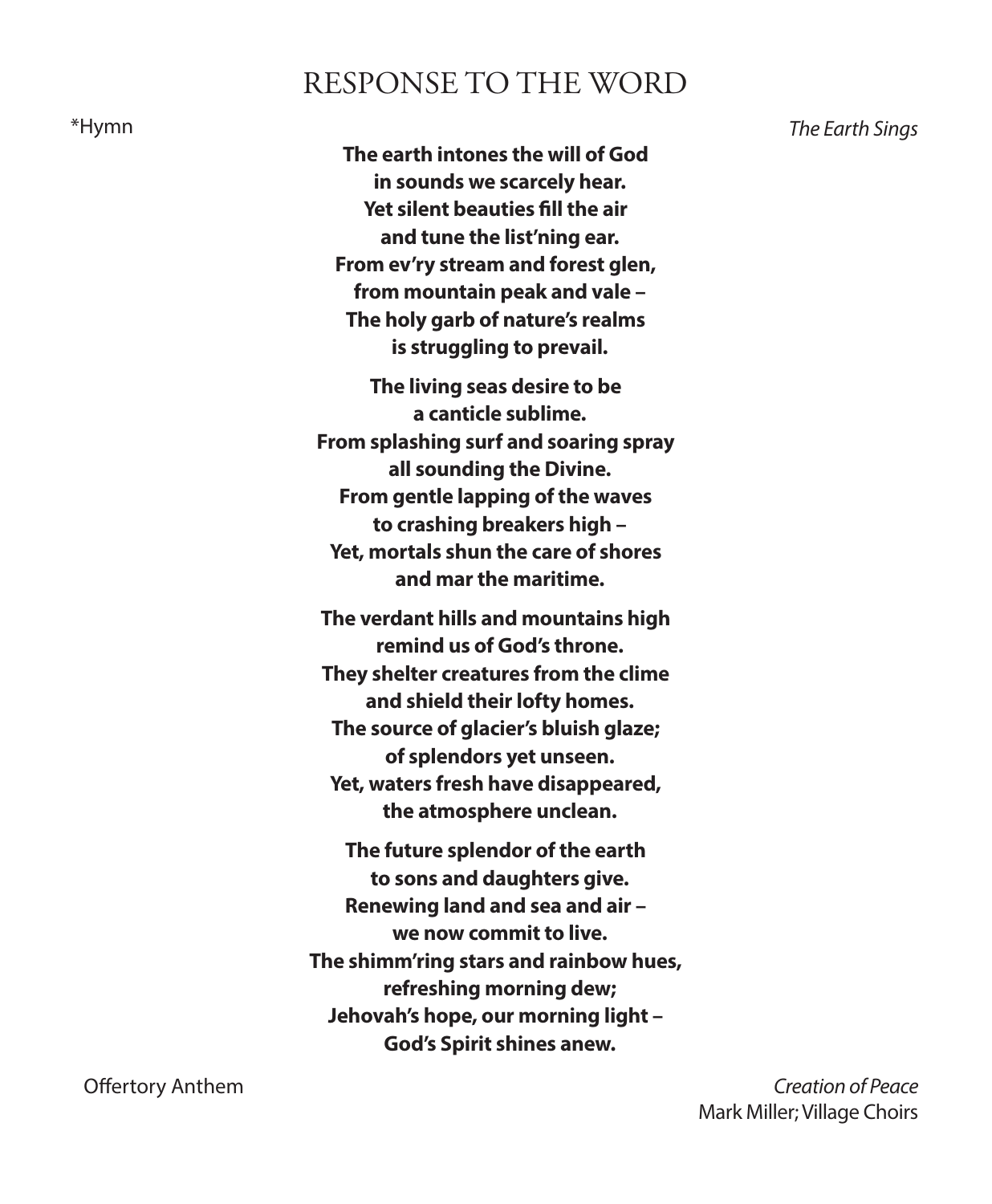#### \*Sung Response

#### **For the fruit of all creation, thanks be to God. For the gifts to every nation, thanks be to God. For the plowing, sowing, reaping, silent growth while we are sleeping, future needs in earth's safekeeping, thanks be to God.**

**\***Prayer of Dedication

\*Hymn, No. 329 *God Is Our Refuge and Our Strength*

\*Benediction

\*Benediction Response

This is our call: to live what we believe and tend this earth, the only home we know. And by God's grace our children will receive a world revived, a greener place to grow.

\*Postlude *Postlude on "Llanfair"* by Robert J. Powell

\**All who are able may stand ©* A-705103 for all hymns

### ABOUT TODAY'S MUSIC

Today's middle hymn, *The Earth Sings*, was written by Village Church and Village Choir member Dr. Ron Witzke. Ron was inspired to write special hymns for during his summers attending Colorado Springs Presbyterian Church, where their senior music minister wrote hymns for the sermons and series. Ron recently retired from the voice faculty of William Jewell College and is still very involved there with their students and productions. He sings in the Village choirs and serves on the Liturgical Arts Committee.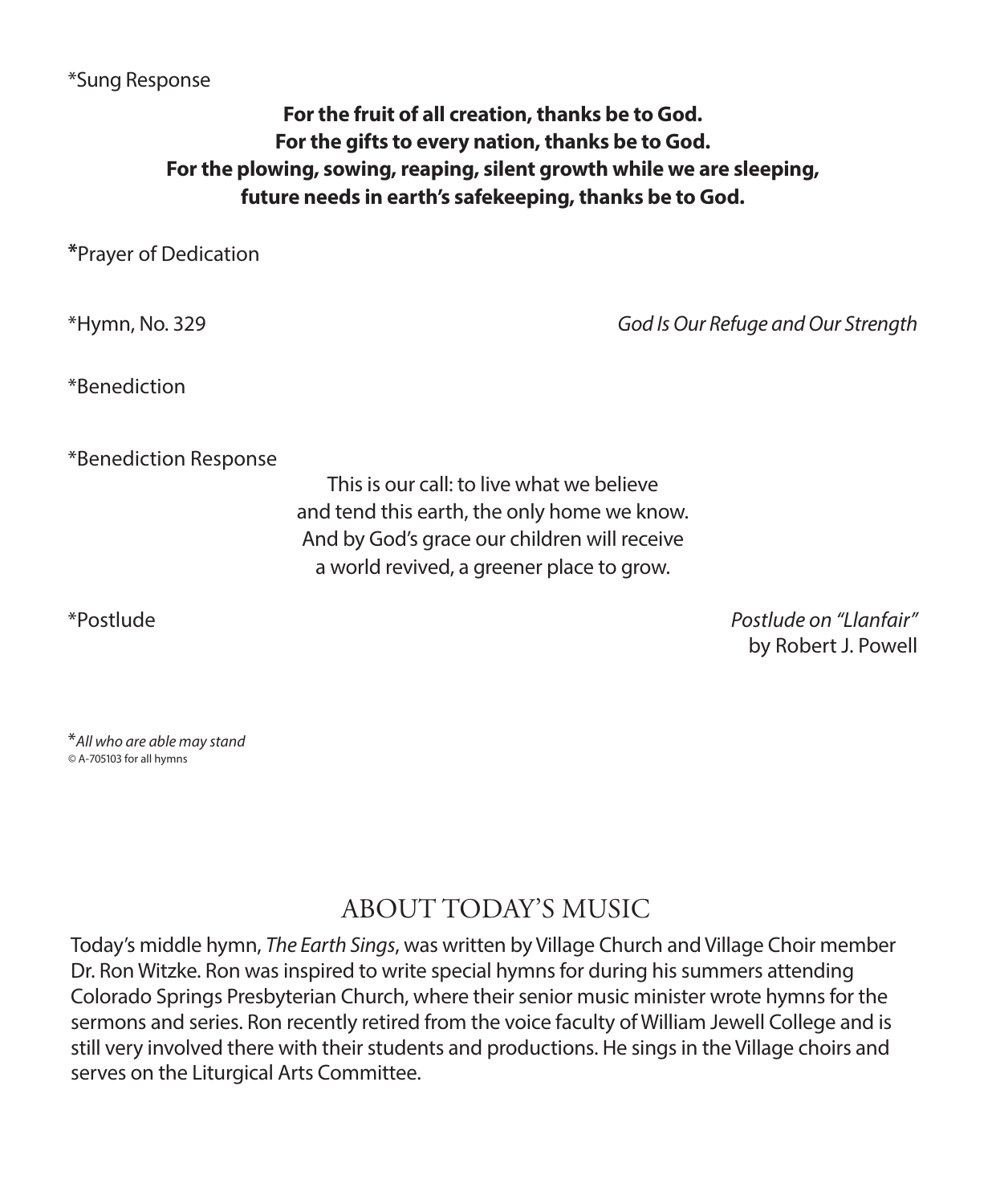## WELCOME TO VILLAGE CHURCH

We're so happy to have you worshiping with us today! Visit villagepres.org to learn more about Village Church, including upcoming events, ways to connect and serve, how to give and more.

**NEW TO US?** Village Presbyterian Church is a Presbyterian Church (USA) family of faith that is inclusive and welcoming of all people. We are one church worshiping at two campuses. Our Overland Park Campus is located at 14895 Antioch Road. If you would like a tour of Village Church on Mission, contact Cindy Wilcox at cindy.wilcox@villagepres.org or 913-671-2331.

**THE GATHERING** – Join us for The Gathering for an alternative style of worship at Village Church, 5 p.m. Sundays in Friendship Hall at Village on Mission. Learn more at vpcthegathering.org.

**ENVIRONMENTAL CARE RESOURCES** – We invite you to visit villagepres.org/environmentalcare for a variety of environmental care resources, including book recommendations from. Rev. Tom Are and Rev. Dr. Rodger Nishioka and more.

## ADULT FAITH FORMATION

**REGISTER FOR VILLAGE U CLASSES** at villagepres.org/village-u-community-classes.

**CLIMATE CHANGE: TRILLIONS OF DOLLARS OF ECONOMIC IMPACT** – Taught by Chick Keller from 7-8 p.m. Wednesday, Oct. 27, in Room 126. Climate change is real and will dramatically impact all our lives. This course will examine the cause and impact of climate change. Email laura.hobbs@villagepres.org to register.

**MEDIEVAL MOTHERS: THE FIVE MATRIARCHS OF THE REFORMATION** – Taught by Dr. Trenton Smith from 6:30-8 p.m. Wednesdays, Nov. 3-17 and Dec. 1-15, Room 127. We'll explore the writings of five of our greatest female theologians from the Middle Ages, and discover how, even under the oppression of patriarchal theology, these women influenced the theology of the Church.

**BEING A MATTHEW 25 CHURCH: WHAT CAN DOROTHY DAY TEACH US?** Taught by Rev. Eric Garbison from 6:30-8 p.m. Wednesday, Nov. 10, 17 & Dec. 1, 8, in Room 126. Matthew 25 churches focus on three goals: building congregational vitality, dismantling structural racism and eradicating systemic poverty.

#### CHILDREN AND FAMILY MINISTRY

**FIRST FLOOR-CHILD CARE AVAILABLE** – Child care is available during 9:30 a.m. & 5 p.m. services. Infants to 4-year-olds in Rooms 114 and 111.

**FAMILY WORSHIP SUNDAY** – No Lighthouse today. Children are encouraged to worship with their families. Check out the Lighthouse kiddos' artwork in the Welcome Center in celebration of Creation.

#### CONNECTIONAL MINISTRIES

**WEDNESDAY FAMILY MEALS** – Order \$5 meals by noon Mondays at villagepres.org/wednesday-familydinners. Curbside pickup is at the north entrance at Village on Mission between 4:30 & 5:30 p.m. Or, choose the dine-in option from 5:30 to 6 p.m. in Friendship Hall. Oct. 27 is our last night for dine-in. Email cindy. wilcox@villagepres.org or call 913-671-2331 with questions.

#### MISSION

**FOOD PANTRY** – The Food Pantry requests seasoned rice mixes, Spanish rice, wild rice, Hamburger Helper or Tuna Helpers. The Closet asks for winter coats (children and adult sizes) and Bibles and inspirational books.

**BE THE CHURCH SERVICE WEEK IS HERE** – Village on Mission offers a variety of service opportunities that can be completed at home and dropped off in bins by Oct. 31 at Village on Mission's south entrance or Village on Antioch's main east entrance. Visit villagepres.org/bethechurch for a list of service opportunities. Call 913-671-2369 for more information.

**SPONSOR A FOOD PANTRY FAMILY'S THANKSGIVING MEAL** – Turkeys and all the trimmings will be distributed to Food Pantry families Nov.17-20. No food drive this year, but you can sponsor a family with a \$30 donation. Checks payable to "Village Church Food Pantry" may be mailed to Village Presbyterian Church, 6641 Mission Road, Prairie Village, KS 66208. Or donate online at villagepres.org/thanksgiving.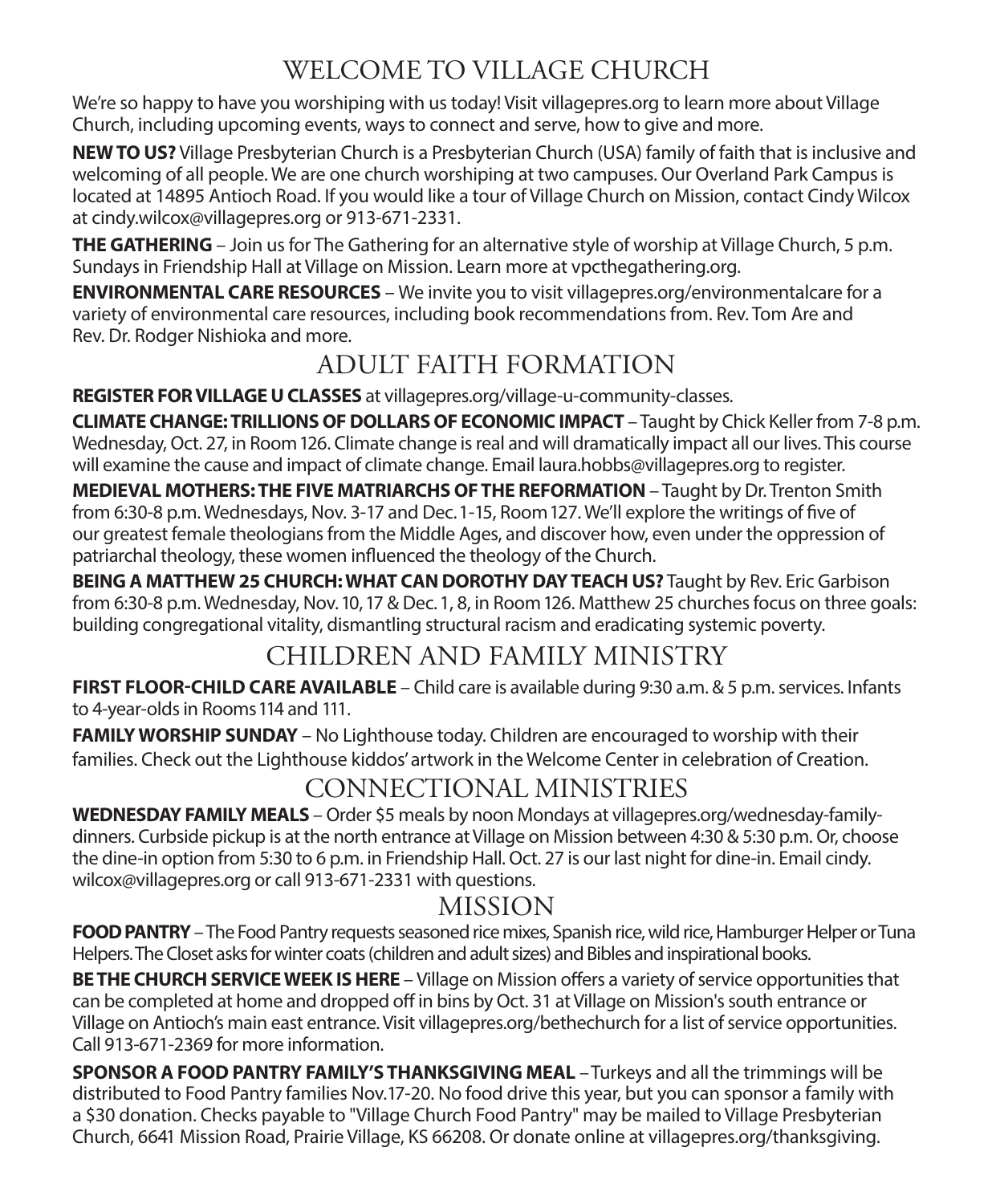#### MUSIC

#### **SECOND THURSDAY RECITAL WITH MEMBERS OF THE KANSAS CITY WIND SYMPHONY** – 12:15 p.m.

Thursday, Nov. 11, in the Village on Mission Sanctuary. Dr. Langston Hemenway, conductor of this favorite Kansas City ensemble, showcases the brass and woodwind quintets for this concert.

**SERVE ON OUR WORSHIP & MUSIC COMMITTEE** – We are looking for a couple more people with a passion **SENVE ON OON WONSHIP & MOSIC COMMITTEE** – We are looking for a couple more people with a passion<br>for worship or music or both to join our committee. We meet monthly on Monday evenings and make plans around the upcoming sermon series and music activities. Email Susan Nagel, chair, at snagel@everestkc.net.

# l the upcoming sermon series and music activities. Email Susan Nagel, chair, at snagel@e<br>PASTORAL CARE AND COUNSELING

Wherever you are now and wherever you may be in the months to come, it's true that we all find ourselves in a Wherever you are now and wherever you may be in the months to come, it's true that we all find ourselves in a<br>season of transition. It's also true that no matter the transition, God's presence remains. Wherever you are, yo value is a manufacture and that the matrix matrix are numerory we are presence common modern you and you."<br>Village Church family is with you in support and prayer. To place a prayer request or to request a Stephen Minister or other support, contact the pastoral care team at 913-671-2327 or linda.alley@villagepres.org.

**"BETWEEN GOD AND GARY" – A SIBLING'S PERSEPECTIVE ON GRIEF** – Join us for our next Faith & Grief Gathering at noon on Tuesday, Nov. 2, in Friendship Hall. Our guest speaker, Kellie Wentz, shares her thoughts about dealing with grief as a sibling. A box lunch is available; we appreciate free-will donations. Masks are required except when eating. Pre-registration is helpful but not required. Register at faithandgrief.org/gatherings.

# PRESBYTERIAN WOMEN

**WELCOME COFFEE FOR PRESBYTERIAN WOMEN** - 10 a.m. Sunday, Nov. 7, in Room 232. Women who join WEECOME COTTEET ON TRESDTTENTAN WOMEN TO a.m. Sanady, NOV. 7, in Noom 232. Women who jo<br>Village Church are automatically members of Presbyterian Women (PW). For those who joined in 2020 or 2021, we've been unable to meet in person. Stop by and meet fellow PW members, pick up information about and a<br>opportunities to meet with other Presbyterian wemen and get a membership directory. opportunities to meet with other Presbyterian women and get a membership directory.

# YOUNG ADULT MINISTRY For all 20's & 30's

**THEOLOGY THURSDAY** – 6-7:30 p.m. Thursday, Nov. 4, Fall series, "Wilderness." Wilderness is a theme in scripture, and in our lives. Often it's a place we journey alone, but in these strange days we're having a sort of shared wilderness experience. This fall we'll journey with scripture, and explore our own wilderness journeys. Read more and sign up online: VillagePresYA.org/fall.

## YOUTH MINISTRY

JOIN US FOR ANY OF OUR WEEKLY ACTIVITIES - No sign-up is required, masks required while in the building. All weekly activities below will meet in the Youth Loft (Room 333).

**SUNDAY SERIES** – Resumes Nov. 7. **SNL** (HS youth group) – Sundays 6:30-8:30 p.m. **LOFTERNOONS** (MS after school program) – Tuesdays 4-5:30 p.m. **GPS** (MS youth group) – Sundays 6.30-8.50 p.m. **EOFTERNOONS** (MS and<br>school program) – Tuesdays 4-5:30 p.m. **GPS** (MS youth group) – Wednesdays 6:30-8 p.m. **EARLY TABLE** (HS morning devotional) – 7:30-8:15 a.m.

**TRUNK OR TREAT** – 4:30-6:30 p.m. Wednesday, Oct. 27, in the Village on Mission south parking lot. Come for fun and candy and amazing costumes.

**NO SUNDAY SERIES** – Next Sunday series begins Nov. 7 at 9:30-10:30 a.m. in the Youth Loft for grades 7-12. LEFTOVER HALLOWEEN CANDY - Have leftover Halloween candy? Drop it off at the front desk labeled "youth" and we will deliver it to our college students to wish them luck on their finals!

**SCOUT TROOP 91 HOLIDAY EVERGREEN SALE** - Troop 91 is taking holiday greenery orders today until 12:15 p.m. at the north & south entrances. Place an order online anytime until Oct. 31 at *is a recording of the previous week's service.* sherwoodfundraiser.com/troop91/vpc. All orders will be ready for pickup at the church Nov. 21 & *We kindly request that cell phones be turned o during worship.* 28. Home delivery is available. For questions, email reboyce4@gmail.com. *Please note that additional parking is available across Mission Road in the Prairie School parking lots.* • • • *video Sunday morning is available Click page link Sermon Sermon*  **COFFEE FOR PRESBYTERIAN WOMEN** – 10 a.m. Sunday, Nov. 7, in Room 232. Words are automatically members of Presbyterian Women (FW). For those who joined is to meet with other Presbyterian women and get a membership director